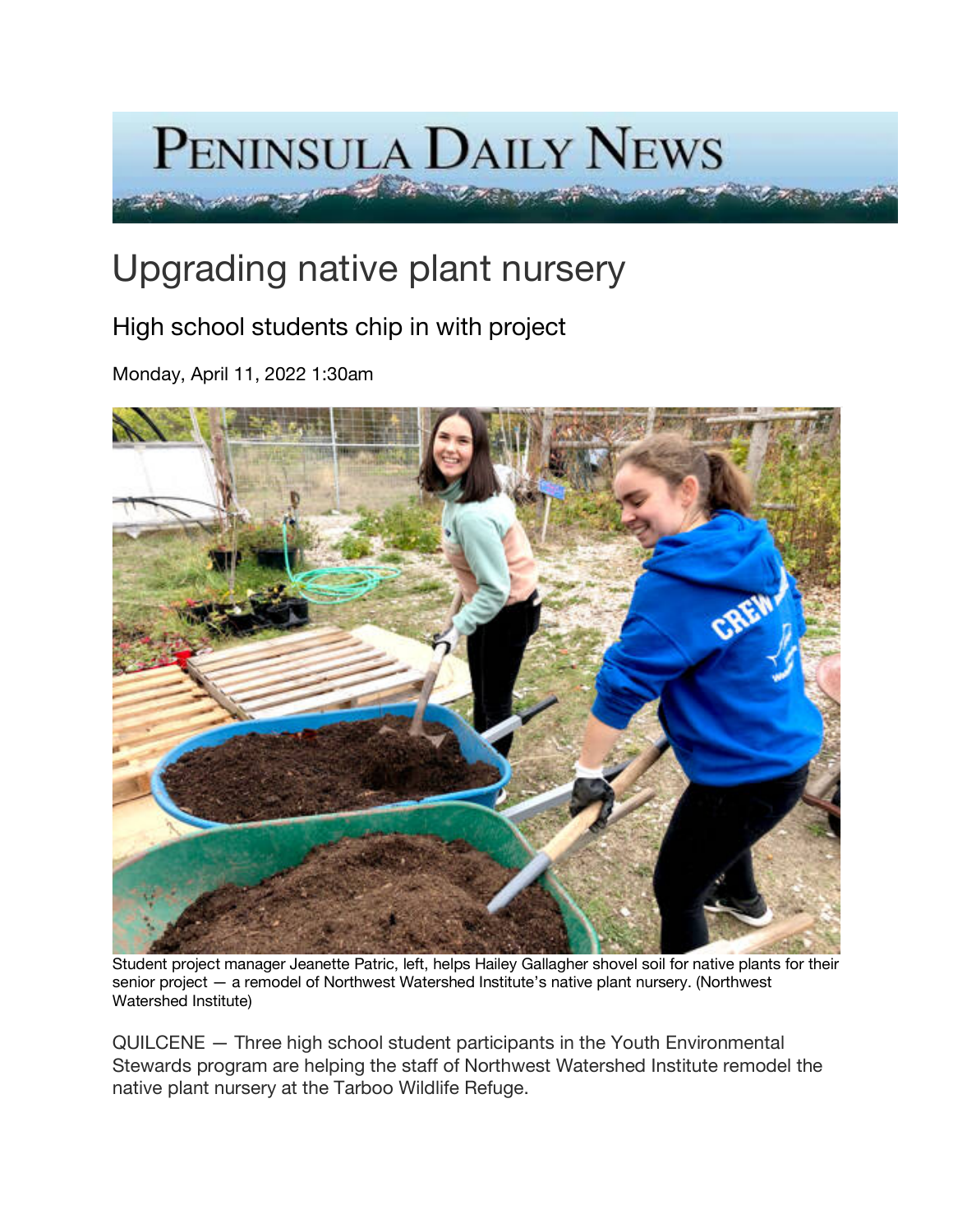Jeannette Patric of Port Townsend serves as project manager. Viola Frank of Chimacum manages the design-build-installation process and Hailey Gallagher of Port Townsend is propagating 1,500 native plants for other students to pot up and plant at future restoration projects along Tarboo Creek and Dabob Bay, according to Jude Rubin, coordinator of the Youth Environmental Stewards (YES) program, which is mentoring the students along with Wesley Meyers, NWI's incoming director of stewardship.

By mid-April, the Northwest Watershed Institute will have a completely refurbished native plant nursery.

A combined grand re-opening, native plant nursery work party and YES Program Alumni Reunion is scheduled for Saturday at Tarboo Wildlife Refuge.

Former YES Program participants and supporters can contact jude@nwwatershed.org for details about attending.

For Patric and Gallagher, the project fulfills the senior project requirement at Port Townsend High School, while Frank — who attends Chimacum High School participated purely as a volunteer, Rubin said.

The native plant nursery began in 2005 simply as a site to pot up extra bare-root plants and store native plants prior to the planting season. Over time, the nursery became prone to weeds. It was beginning to deteriorate, Rubin said.

"The goal is to improve efficiency to grow more native plants at Tarboo Wildlife Preserve (TWP), which is also a teaching base for the students and volunteers who participate in native plantings and ecological restoration," Patric said.

"Native plants grown locally in the nursery will improve salmon and wildlife habitat, help reduce competition from non-native plants, and larger trees will absorb carbon dioxide emissions, which helps mitigate the impacts of climate change," she added.

Patric said she was inspired to work on the project because of her experiences when she was younger in the Plant-A-Thon and many habitat restoration projects through the YES Program.

Her work on the nursery project "will help the success of these programs for future students," she said.

"The nursery will be a base for teaching the YES Program and for crew leaders learning plant identification for the NWI's annual Plant-A-Thon event," Rubin said.

"A revamp of the nursery was very necessary, and it's exciting to know it will serve people and the planet for many years to come," she added.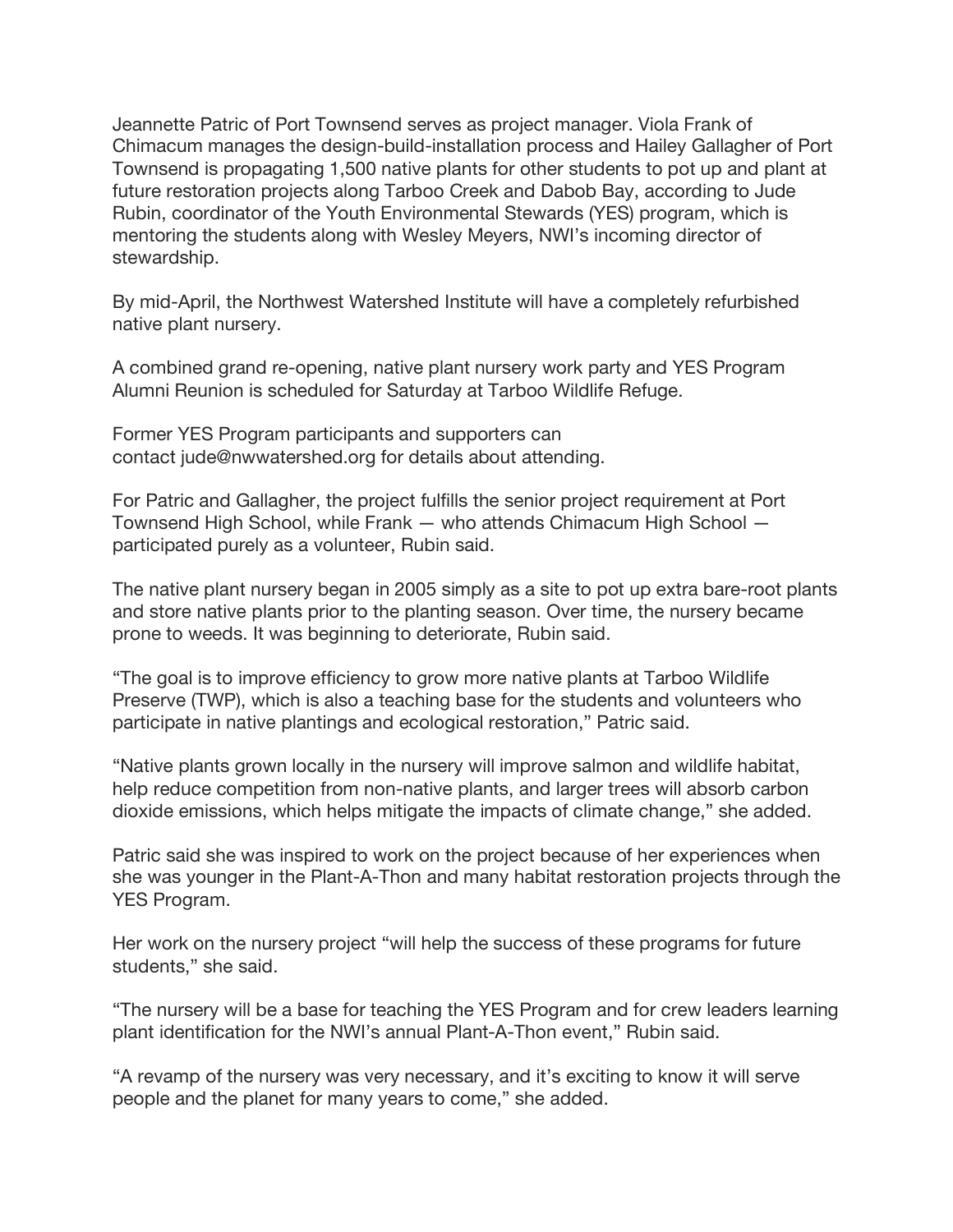

Student design and construction manager Viola Frank works on a new potting table for Northwest Watershed Institute native plant nursery. (Northwest Watershed Institute)

Frank said that two years ago, she, her sister Eugenia, a few other YES students and Rubin tried to fix up the nursery, but it needed a bigger overhaul.

In September, Rubin and the students toured more-established plant propagation facilities, including the North Olympic Salmon Coalition's Native Plant Nursery and the Olympic National Park Matt Albright Nursery.

Soon afterward, Gallagher scouted the shores of Dabob Bay, collecting hundreds of seeds of Bigleaf Maple (Acer macrophyllum) and live stakes of hardhack, (Spiraea douglasii), both of which she propagated at Shooting Star Farm in Port Townsend.

The hardhack sprouted easily from cuttings, but the maples were inconsistent, Rubin said, adding that Hailey used different storage and propagation conditions, so she is evaluating the outcomes to learn more about what worked and what didn't.